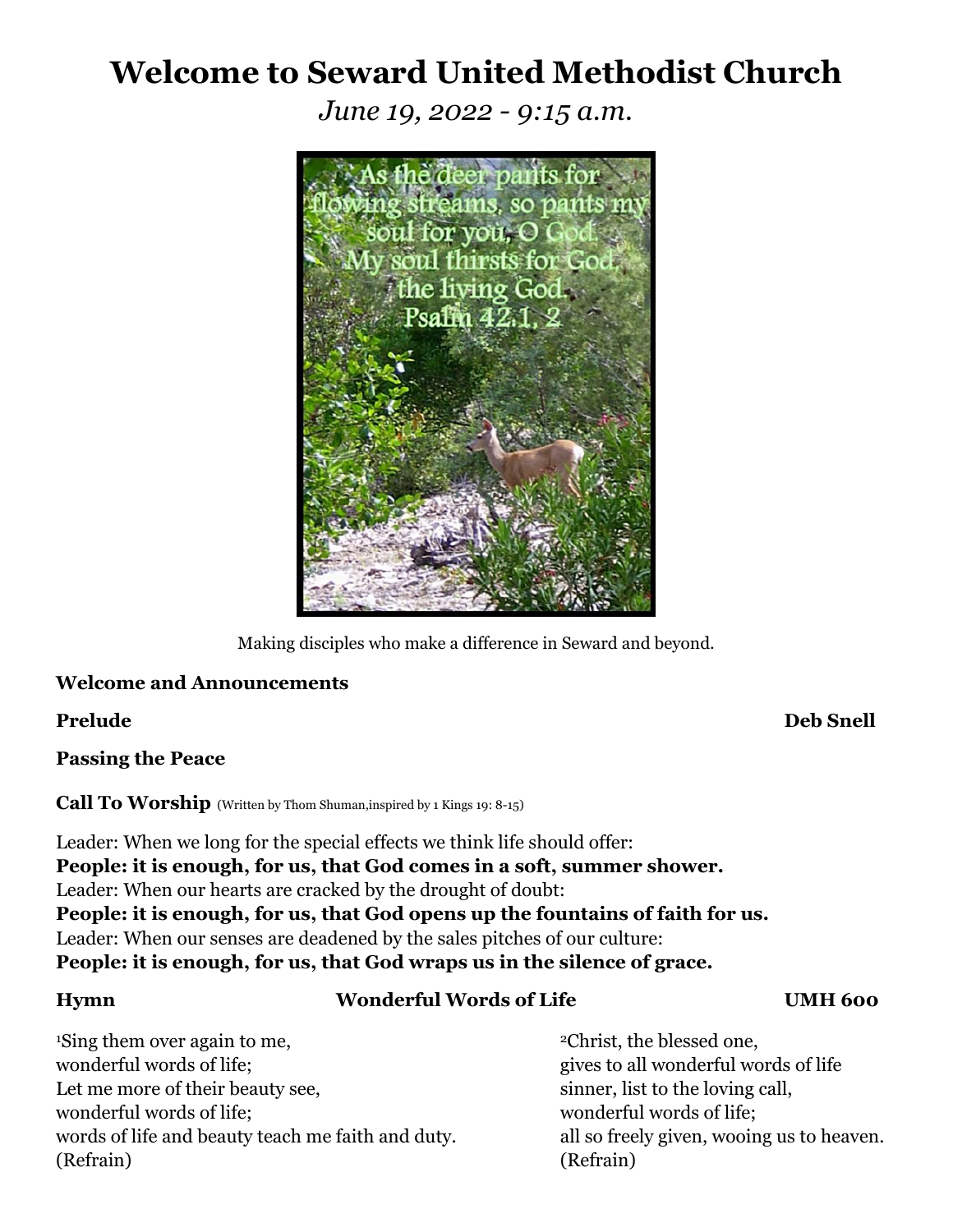wonderful words of life; wonderful words of life. wonderful words of life; wonderful words of life. Jesus, only Savior, sanctify forever. (Refrain)

<sup>3</sup>Sweetly echo the gospel call,  $\qquad \qquad$  RBeautiful words, wonderful words, Offer pardon and peace to all, Beautiful words, wonderful words,

#### **Opening Prayer:** (Posted on My Redeemer Lives website, adapted for language)

O God who is greater than the most powerful forces in this world, enable us to be still and know that You are God. O God who answers out of the whirlwind of everyday life, breathe in us Your Holy Spirit to strengthen, comfort, and guide us in the midst of the storm. O still, small voice, speak to us this hour that we might become makers of Your peace in our homes, in our communities, in our world. We pray all this in the name of the One who calmed the raging sea. Amen.

#### **Children's Time Pastor JoEllen Axthelm**

**Litany of Peace for Father's Day** (Rev. Jane Sommers) Leader: Loving God, we lift this day our gratitude for the loving men who have brought us the precious heart of your Father Love. We give thanks to you this day

**People: For those who have shown us kindness, For those who have shown us courage, For those who have shown us generosity, For those who have shown us truth, For those who have shown us compassion, For those who have shown us faith, For those who have shown us love.**

Leader: Blessed be the name of all sons and brothers and fathers who reveal a glimpse of your loving presence on earth. O God, you inspire your people in the ways of kindness that lift our world from its disgrace.

#### **People: Lord, in your mercy, hear our prayer For every son, brother, father, grandfather, who has suffered and endured.**

Leader: We lift a stone from the streambed of Living Waters to the forehead of the men and boys in our lives, touching each forehead with the sign of your healing

**People: for every broken heart hidden from view, for every secret shame buried in darkness, for every untold story of regret and alienation.**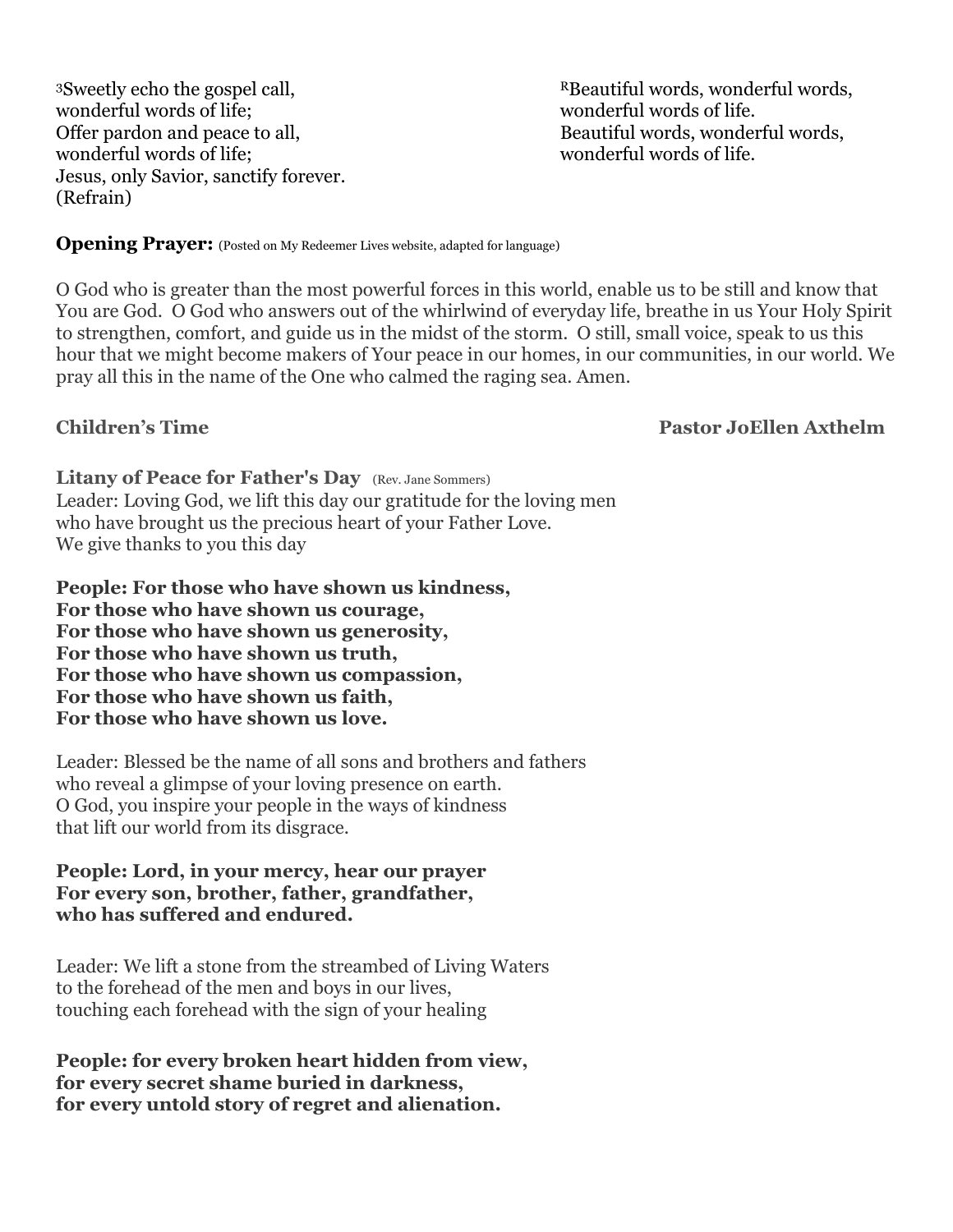Leader: We touch with this stone the brow of every man who has suffered for those he loved; We touch with this stone the forehead of our ancestral fathers who sacrificed their very lives,

### **People: inviting you to heal the wars and woes and wickedness within, inviting your everlasting peace, that the world might know your peace.**

Leader: Hear our prayer, O God, for this broken world. We pray for peace this Father's Day.

**People: For wisdom and equity in the hearts and minds of those who lead us. For justice with mercy that seeks equitable access to the earth's resources. For passion and power in our churches to influence public policy for good. For a new day when justice will roll down like waters across this land. For the revelation of Father Love that never leaves nor forsakes.**

Leader: And we lift your hope of healing for all sons, brothers, fathers, grandfathers who live in mystery as your creation, who are entrusted with the life and struggles of manhood.

# **People: May they grow in Father Love to your glory.**

Hear our prayer, O God, for this broken world. We pray for peace this Father's Day. **All: Amen.**

#### **Scripture Lesson**

### **1 Kings 19:1-4, (5-7), 8-15a**

Ahab told Jezebel all that Elijah had done, and how he had killed all the prophets with the sword. Then Jezebel sent a messenger to Elijah, saying, "So may the gods do to me, and more also, if I do not make your life like the life of one of them by this time tomorrow." Then he was afraid; he got up and fled for his life, and came to Beersheba, which belongs to Judah; he left his servant there. But he himself went a day's journey into the wilderness, and came and sat down under a solitary broom tree. He asked that he might die: "It is enough; now, O God, take away my life, for I am no better than my ancestors." Then he lay down under the broom tree and fell asleep. Suddenly an angel touched him and said to him, "Get up and eat." He looked, and there at his head was a cake baked on hot stones, and a jar of water. He ate and drank, and lay down again. The angel of God came a second time, touched him, and said, "Get up and eat, otherwise the journey will be too much for you."

He got up, and ate and drank; then he went in the strength of that food forty days and forty nights to Horeb the mount of God. At that place he came to a cave, and spent the night there. Then the word of God came to him, saying, "What are you doing here, Elijah?" He answered, "I have been very zealous for God, the God of hosts; for the Israelites have forsaken your covenant, thrown down your altars, and killed your prophets with the sword. I alone am left, and they are seeking my life, to take it away." He said, "Go out and stand on the mountain before God, for God is about to pass by." Now there was a great wind, so strong that it was splitting mountains and breaking rocks in pieces before God, but God was not in the wind; and after the wind an earthquake, but God was not in the earthquake; and after the earthquake a fire, but God was not in the fire; and after the fire a sound of sheer silence.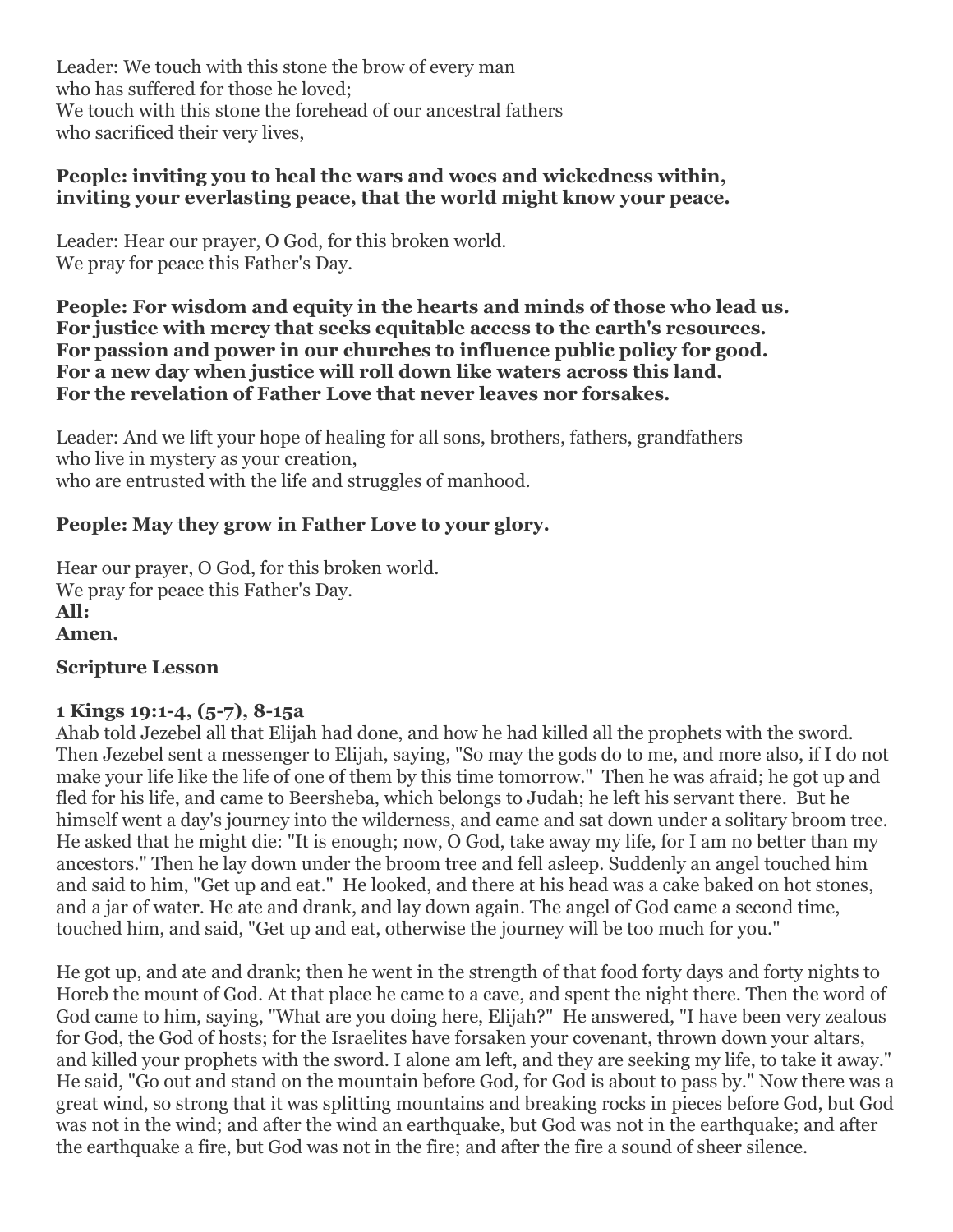When Elijah heard it, he wrapped his face in his mantle and went out and stood at the entrance of the cave. Then there came a voice to him that said, "What are you doing here, Elijah?" He answered, "I have been very zealous for God, the God of hosts; for the Israelites have forsaken your covenant, thrown down your altars, and killed your prophets with the sword. I alone am left, and they are seeking my life, to take it away." Then God said to him, "Go, return on your way to the wilderness of Damascus.

### **Psalm 42**

As a deer longs for flowing streams, so my soul longs for you, O God. My soul thirsts for God, for the living God. When shall I come and behold the face of God? My tears have been my food day and night, while people say to me continually, "Where is your God?" These things I remember, as I pour out my soul: how I went with the throng, and led them in procession to the house of God, with glad shouts and songs of thanksgiving, a multitude keeping festival.

Why are you cast down, O my soul, and why are you disquieted within me? Hope in God; for I shall again praise him, my help and my God. My soul is cast down within me; therefore I remember you from the land of Jordan and of Hermon, from Mount Mizar.

Deep calls to deep at the thunder of your cataracts; all your waves and your billows have gone over me. By day God commands God's steadfast love, and at night God's song is with me, a prayer to the God of my life. I say to God, my rock, "Why have you forgotten me? Why must I walk about mournfully because the enemy oppresses me?" As with a deadly wound in my body, my adversaries taunt me, while they say to me continually, "Where is your God?" Why are you cast down, O my soul, and why are you disquieted within me? Hope in God; for I shall again praise God, my help and my God.

Refrain

It is the cry of my heart to follow you. It is the cry of my heart to be close to you. It is the cry of my heart to follow All the days fo my life.

1. Teach me your holy ways, O Lord, 2. Open my eyes so I can see so I can walk in your truth. the wonderful things that you do. Teach me your holy ways, O Lord, Open my heart up more and more and make me wholly devoted to you.  $\qquad \qquad$  and make me wholly devoted to you

**Prayer of Confession** *(Written by Katherine Hawker)* **Rev. Dr. Mary Kay Totty** 

**Leader: We come seeking God in mighty earthquakes. We come listening for God in resounding thunder. We come expecting God in sweeping victories.**

People: Yet God is found in a baby's touch. Yet God speaks in silence. Yet God is found in the least of these.

**Leader: Save us, O God, from our aimless wandering.**

# **Sermon Be Still . . . Our God Speaks! Pastor JoEllen Axthelm**

### **Hymn** Cry of My Heart **TFWS 2165**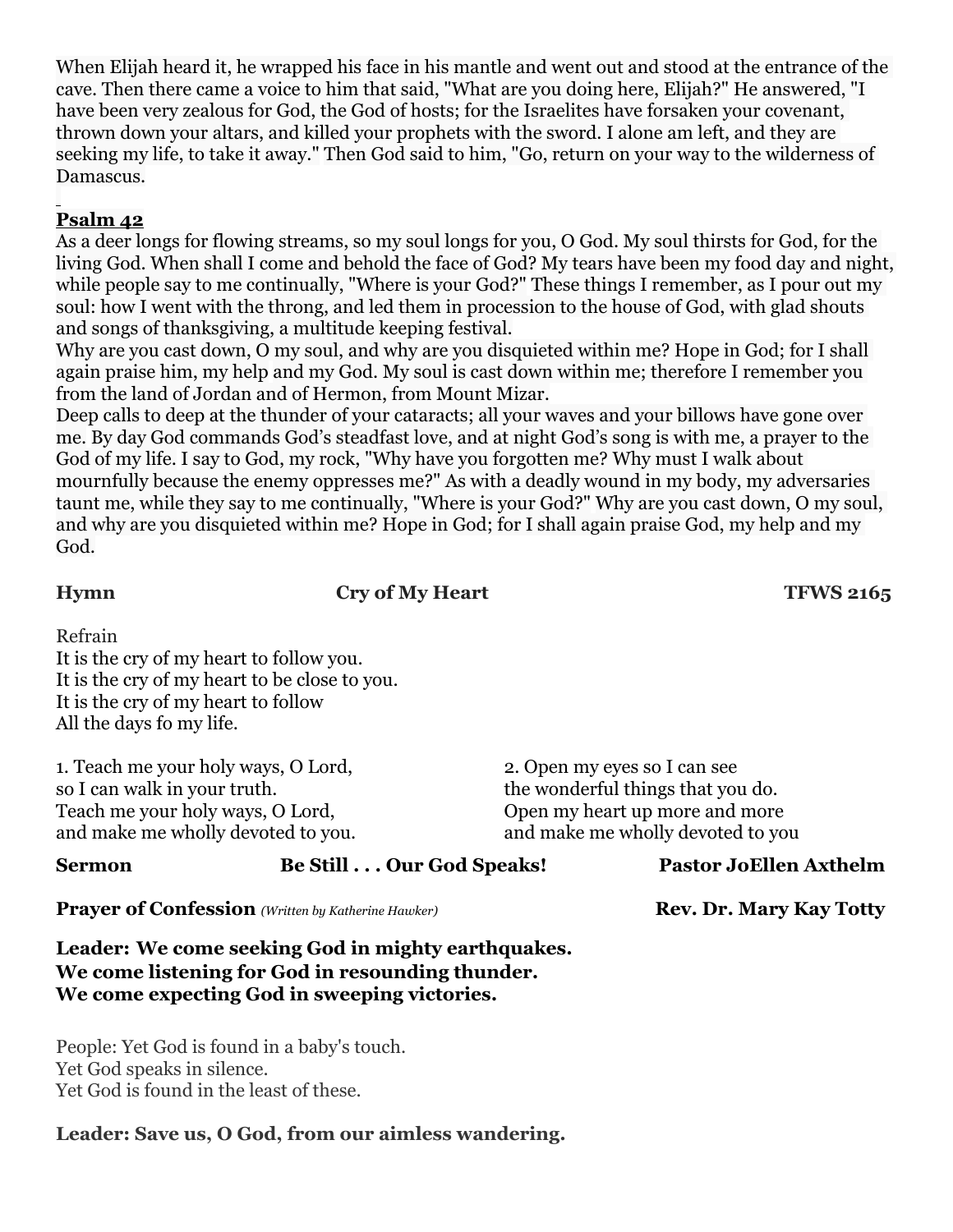### **Save us, O God, from our idols. Save us, O God, from our self-induced chaos.**

People: God, in your mercy,

**Leader: Hear our prayer.**

All: Amen.

# **Assurance of Pardon**

Leader: Hear the good news of God's love for us; not in the earthquake, not in the storms, not in the mighty deeds but in the silence, in the gentle touch, in the quiet rain God says, again, "You are my Beloved. I love you."

### **The Prayers of the People**

Please share your joys or concerns at the microphone or in the comments on Facebook or by texting us at 402-810-8900.

| <b>Prayer Hymn</b> | <b>As The Deer</b> | <b>TFWS 2025</b> |
|--------------------|--------------------|------------------|
|                    |                    |                  |

As the deer pants for the water, so my soul longs after you. You alone are my heart's desire, and I long to worship you. You alone are my strength, my shield; to you a lone may my spirit yield. You alone are my heart's desire, and I long to worship you.

Sharing of Joys & Concerns Pastoral Prayer The Lord's Prayer

# **Offertory Deb Snell Doxology Praise God, from Whom All Blessings Flow UMH 95** Praise God from whom all blessings flow; Praise God all creatures here below;

Praise God above, ye heavenly host; Praise Father, Son, and Holy Ghost. Amen.

# **Prayer of Dedication**

Put these gifts, and our time and talents, to work in the world for your purposes, O God. Grant to us the capacity to move beyond good intentions to give ourselves completely to making a difference in your name. Amen.

# **Hymn Sent Forth by God's Blessing UMH 664**

1. Sent forth by God's blessing, our true faith confessing the people of God from this dwelling take leave. The service is ended, O now be extended